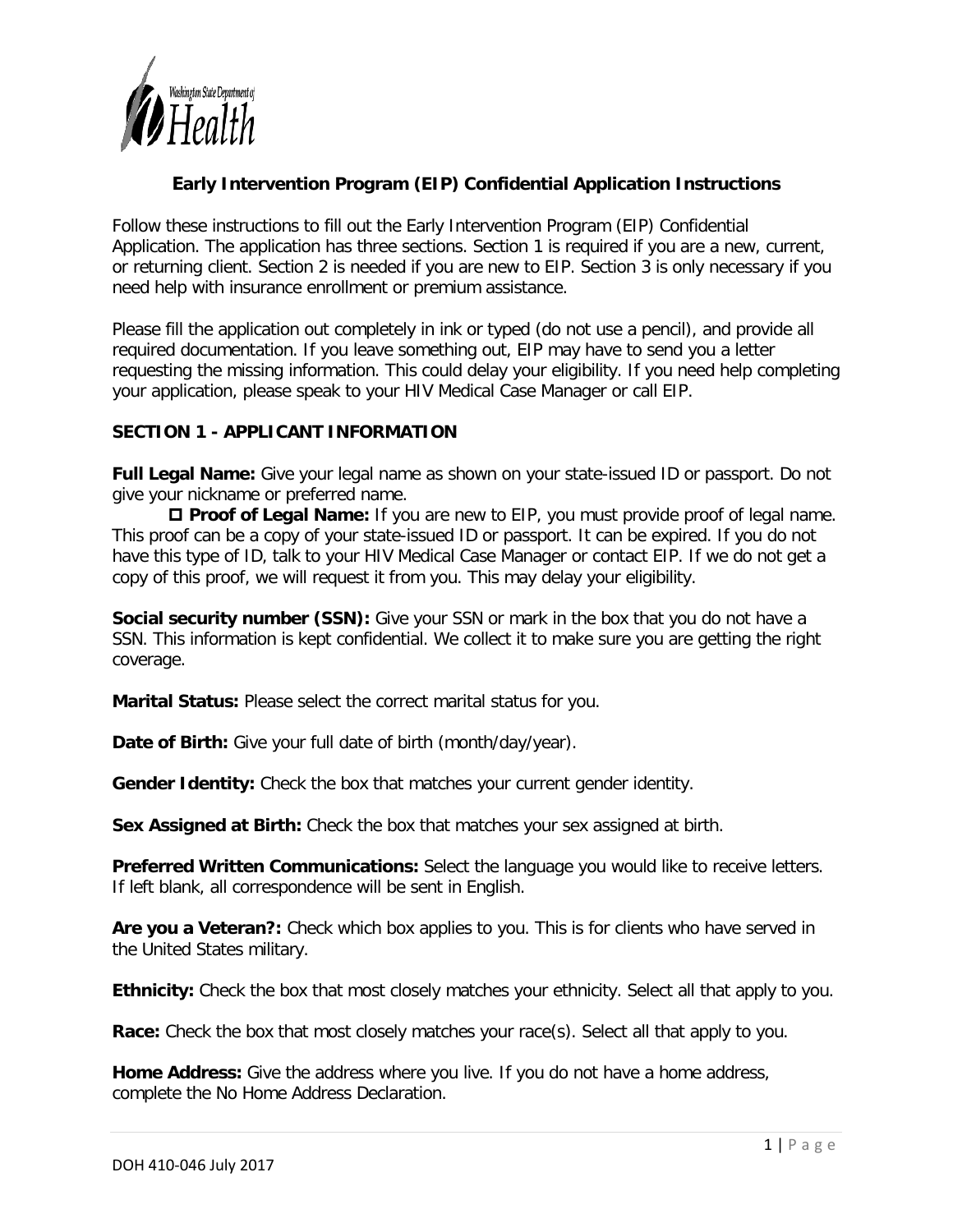

**Proof of Washington Residency:** If you give a home address, you must provide proof of Washington residency. If we do not receive a copy of this proof, we will request it from you. This will delay your eligibility. The documents we accept for proof of residency are:

An unexpired WA State Driver License or ID Card

- **□** Voter Registration Card
- □ Copy of Lease, Mortgage, or Rental Agreement
- Utility Bill in your name (cell phone bills are not accepted)

**No Home Address Declaration:** This is only to be completed if you do not have a home address and are homeless. Please complete the statement in its entirety by telling us where you stayed last night and in what city. You will need to provide a mailing address.

**Mailing Address:** All clients must give an address where you want to receive mail. If your mailing address and home address are the same, answer the "Yes" box for the "Is your mailing address the same as your residence?" question.

\*\*If you do not complete this section, we will mail all correspondence to the address your home address. If you do not have a home address and completed the No Home Address Declaration, we will request it from you. This may delay your eligibility.

**Phone Number & Voicemail:** Provide the phone number(s) where we can reach you. Check the box to let us know if we can leave a voicemail. If we call you and/or leave a message, we will give only our name and phone number. Your HIV status will remain confidential. If you do not want us to call you at work, please do not provide a work phone number.

**Electronic Messaging:** This section is asking if you would like to receive updates and reminders from EIP electronically

 **Email:** Provide the email address you would like to receive messages from EIP **Cell Phone with Area Code:** Choose a cell phone number you would like to get text messages from EIP

 **Cell Phone Carrier:** Write the cell phone carrier for the cell phone number provided (Example: Verizon, Sprint, AT&T, etc.)

**Household Members:** EIP uses the number of people in your household as one of the ways to determine if you are eligible. Your household includes you, a spouse, a registered domestic partner (RDP), dependents under the age of 19 who live with you, and anyone you claim on your federal taxes. If there is not enough space provided, please copy the household members section of application or attach a blank page with the necessary information.

**Household Income Information:** EIP counts the income your family receives, with a few exceptions. If you and your household members do not have income, please proceed to the "No Income Declaration."

**Income Table:** Please enter each income type you and your household members receive and specify who earns it. If more than one person receives the same type of income, please enter all names in the space provided.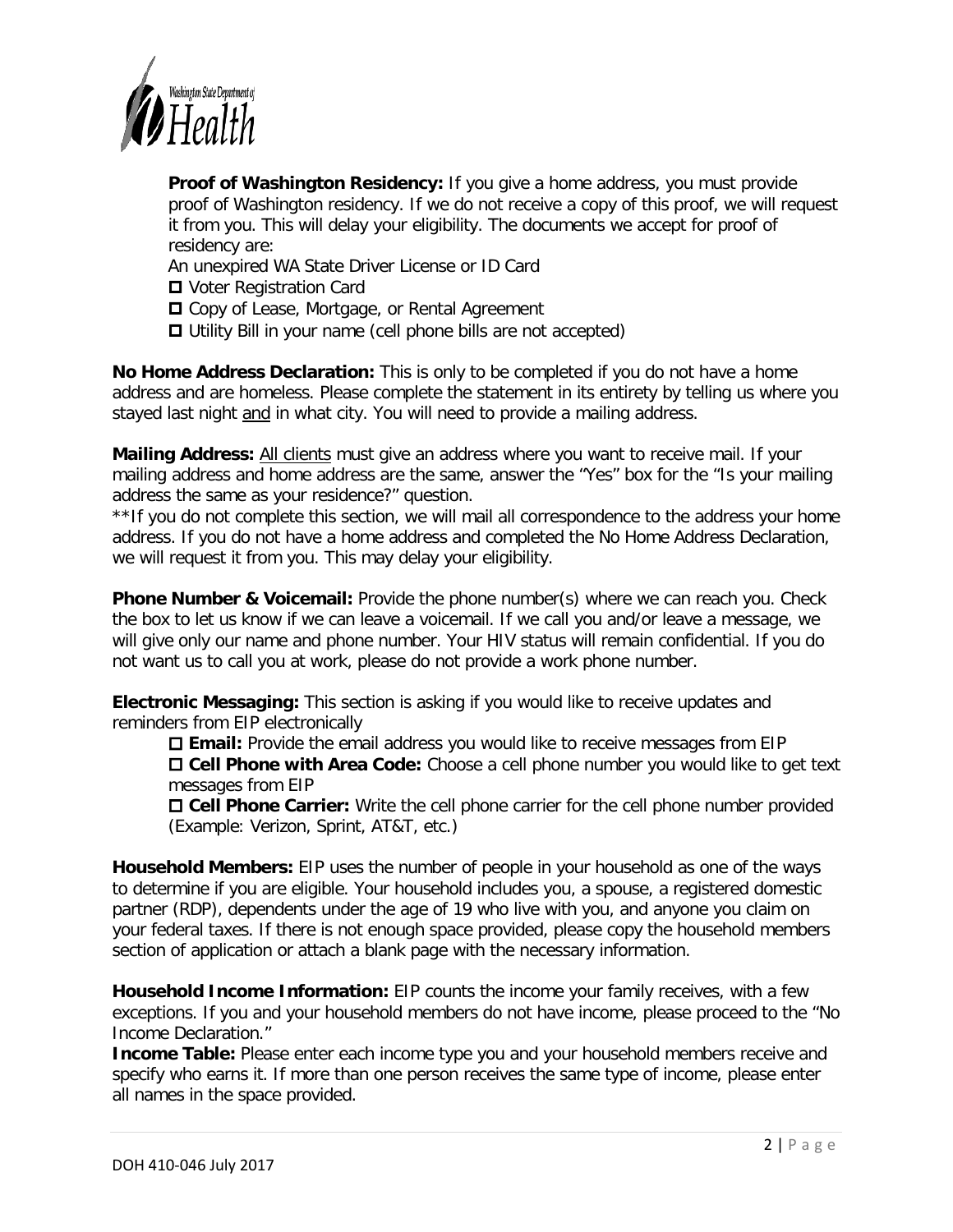

\*\*\***You must send proof of all reported income.** Contact EIP if you are not sure what kind of proof to send. If we do not get what is needed, we may ask you for more information. This will delay your eligibility. We may have to verify your income through state records or ask for your Internal Revenue Service (IRS) records.

**No Income Declaration:** If you or your household members do not have any income, you must check the box in this section. Please read the declaration carefully.

**Health Insurance Information:** EIP needs to know what type of insurance coverage you have or need to provide you with the correct assistance.

**Do you have health insurance?** You must mark yes or no. The application will be deemed incomplete if you do not answer this question.

- If you answer **yes:** Please mark each insurance type you have and send copies of your insurance card(s). Please enter the name of your coverage carrier and select if the plan has either prescription and/or medical coverage.
- If you answer **no:** Proceed to Dental Insurance Information.
- **Would you like assistance paying the monthly premium?:** EIP is contracted with Evergreen Health Insurance Program (EHIP) to help with premium payments for eligible EIP clients. EHIP also assists clients with insurance enrollment.
	- If you answer **yes:** Please complete the EHIP enrollment form on page 8.
	- If you answer **no:** Please proceed to the next section.

**Do you currently have Dental Insurance?** You must select yes or no. The application will be deemed incomplete if you do not answer this question.

- If you answer **yes:** Enter the plan name. If you do not know your plan name, you can leave it blank.
- If you answer **no**  Please proceed to the next section.

**Dental Insurance Information:** EIP has a dental program for most clients, and can wrap around dental if you have private dental coverage (excluding Medicaid). However, if you live in King, Island or Snohomish County you may be eligible for the Lifelong Dental Program instead of dental through EIP.

**Authorized Representative:** Fill in this section if you have a designated person you give permission to speak with EIP on your behalf. Give the person's first and last name, date of birth, and phone number. The date of birth is used to verify the person's identity when speaking about your coverage.

**HIV Medical Case Manager:** HIV Medical Case Managers are content specialists trained to help HIV positive clients connect with EIP. They can help you apply for EIP services as well as help you get health insurance, disability income, or other services outside of EIP. You are not required to have a HIV Medical Case Manager.

- $\Box$  If you have a case manager, please provide their name, agency, phone number and email address so we can communicate with them about your eligibility and status.
- $\Box$  If you do not have one, leave this section blank.
- $\Box$  If you would like to get a case manager, contact the agency that is closest to your location. A case management agency list can be found on the next page.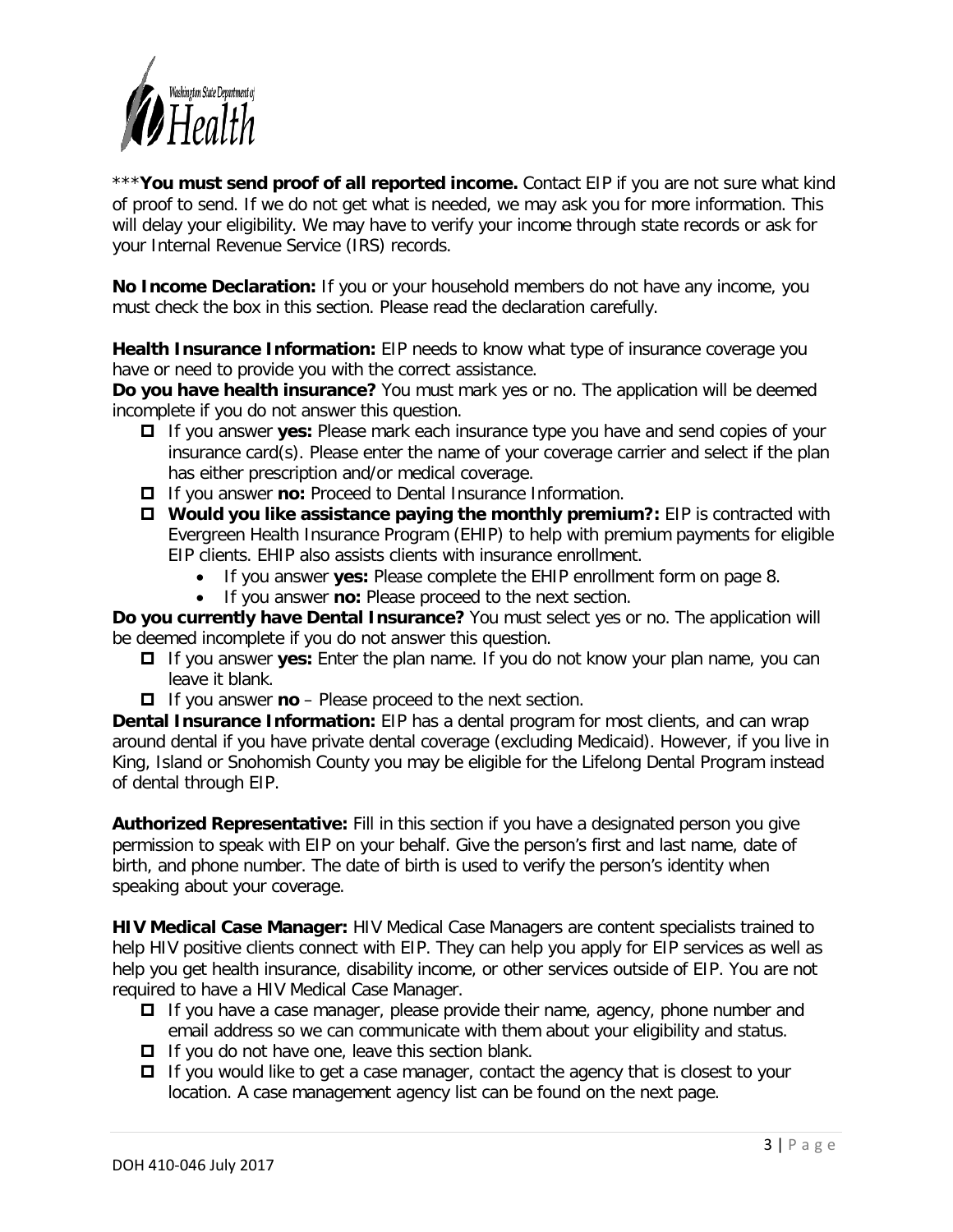

| <b>Case Management Agency</b>    | <b>Counties Served</b>                                    | Location                   | Phone number     |
|----------------------------------|-----------------------------------------------------------|----------------------------|------------------|
| <b>Benton-Franklin Health</b>    | Benton and Franklin                                       | W Okanogan PI              | (509) 460-4235   |
| <b>District</b>                  |                                                           | Kennewick, WA 99336        |                  |
| <b>Blue Mountain Heart to</b>    | Walla Walla and Columbia                                  | 1520 Kelly Pl              | (509) 529-4744   |
| Heart                            |                                                           | Ste 120                    |                  |
|                                  |                                                           | Walla Walla, WA 99362      |                  |
| <b>Cascade AIDS Project</b>      | Clark and Skamania                                        | Vancouver, WA              | $(360)$ 750-7964 |
| <b>Coastal Community</b>         | Pacific and Grays Harbor                                  | 117 E 3rd St               | $(360)$ 533-5100 |
| <b>Action Program</b>            |                                                           | Aberdeen, WA 98520         |                  |
| <b>Confluence Health</b>         | Chelan, Douglas, Grant, and                               | 820 N Chelan Ave           | $(509)$ 663-8711 |
|                                  | Okanogan                                                  | Wenatchee, WA 98801        |                  |
| <b>Entre Hermanos</b>            | King                                                      | 1105 23rd Ave              | (206) 322-7700   |
|                                  |                                                           | Seattle, WA 98122          |                  |
| <b>Harboview Madison Clinic</b>  | King                                                      | 325 9th Ave                | $(206)$ 744-5100 |
|                                  |                                                           | Seattle, WA 98104          |                  |
| <b>Kitsap County Health</b>      | Kitsap, Jefferson, Clallam,                               | 345 $6th$ St               | $(360)$ 728-2235 |
| <b>District</b>                  | and Mason                                                 | Bremerton, WA 98337        |                  |
| Lifelong - Seattle               | King                                                      | 1016 E Pike St             | $(206)$ 957-1600 |
|                                  |                                                           | Seattle, WA 98122          |                  |
| Lifelong   Evergreen             | Whatcom, Skagit, and San                                  | 115 Unity St               | $(360)$ 932-3420 |
| <b>Wellness Advocates -</b>      | Juan                                                      | Ste 302                    |                  |
| Bellingham                       |                                                           | Bellingham, WA 98225       |                  |
| Lifelong   Evergreen             | Snohomish and Island                                      | 3305 Oakes Ave             | $(425)$ 219-4800 |
| <b>Wellness Advocates -</b>      |                                                           | Ste 100                    |                  |
| Everett                          |                                                           | Everett, WA 98201          |                  |
| Lifelong   Evergreen             | Cowlitz and Wahkiakum                                     | 1338 Commerce Ave          | $(360)$ 932-3435 |
| <b>Wellnes Advocates -</b>       |                                                           | Ste 212                    |                  |
| Longview                         |                                                           | Longview, WA 98632         |                  |
| <b>People of Color Against</b>   | King                                                      | 4437 Rainier Ave S         | $(206)$ 322-7061 |
| <b>AID Network (POCAAN)</b>      |                                                           | Seattle, WA 98118          |                  |
|                                  |                                                           |                            |                  |
| <b>Pierce County AIDS</b>        | Thurston and Lewis                                        | 317 4 <sup>th</sup> Ave E  | $(360)$ 352-2375 |
| Foundation - Olympia             |                                                           | Olympia, WA 98501          |                  |
| <b>Pierce County AIDS</b>        | Pierce and Mason                                          | 3009 S 40 <sup>th</sup> St | $(253)$ 383-2565 |
| <b>Foundation - Tacoma</b>       |                                                           | Tacoma, WA 98409           |                  |
| <b>Spokane Regional Health</b>   | Spokane, Ferry, Pend                                      | 1101 W College Ave         | (509) 324-1542   |
| <b>District</b>                  | O'reille, Stevens, Whitman,                               | Spokane, WA 99201          |                  |
|                                  | Asotin, Lincoln, Adams,                                   |                            |                  |
| <b>Yakima Valley Farm</b>        | Okanogan, and Garfield<br>Yakima, Klickitat, and Kittitas | 602 E Nob Hill Blvd        | (509) 453-7144   |
| <b>Workers   New Hope Clinic</b> |                                                           | Yakima, WA 98901           |                  |
|                                  |                                                           |                            |                  |